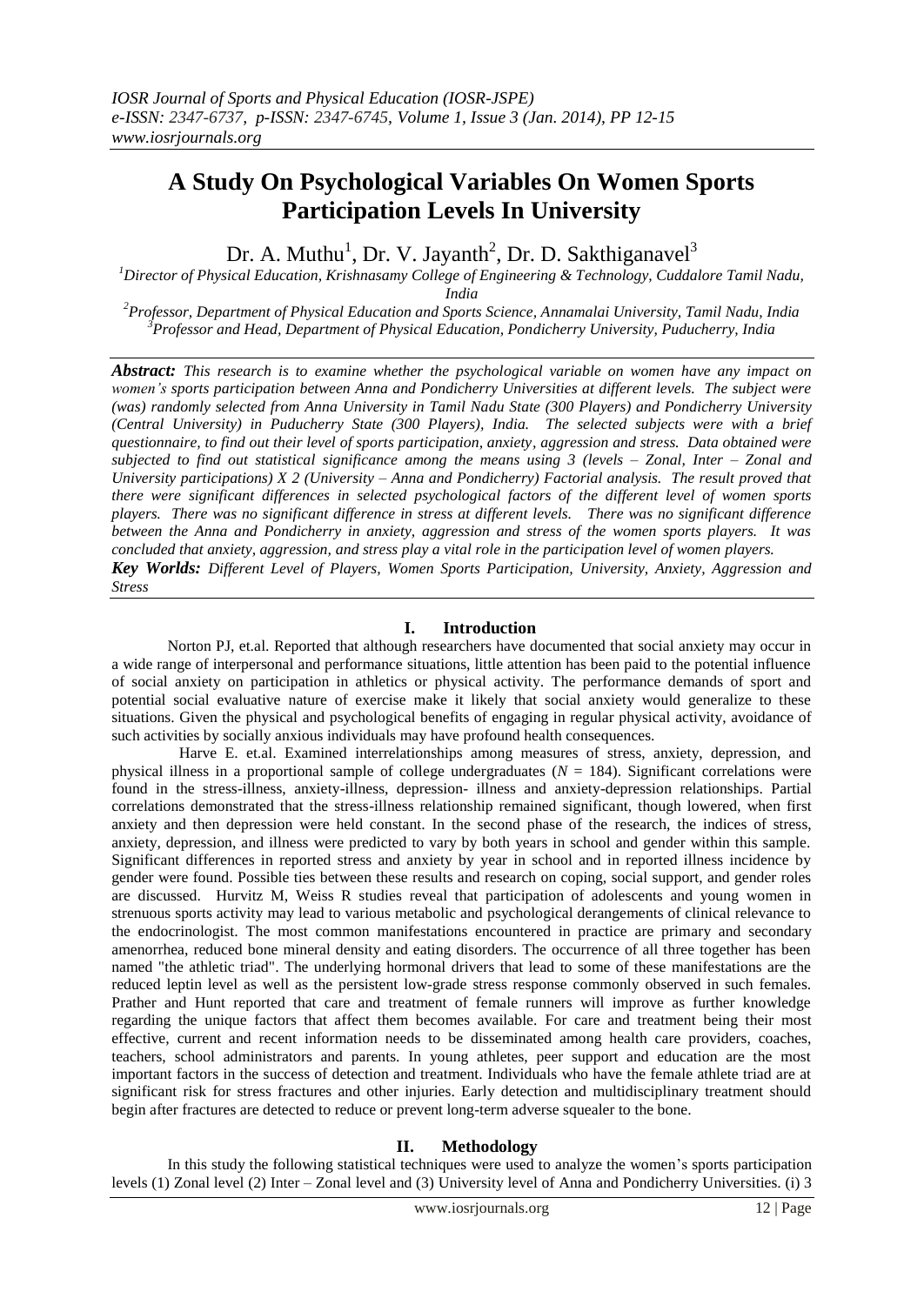x 2 factorial design, (ii) Scheffe's post hoc test for factor A & B, (iii) Simple test for interaction, (iv) Post hoc test for each cell. Anxiety was measured through the anxiety questionnaire. Spielberger (1979) developed it the Trait Anxiety questionnaire was given to all subjects. Twenty items were adopted from Spielbergers Trait Anxiety questionnaire for this investigation. The aggression of the college men players under study were measured through Aggression Scale test developed by Guru Pyari Mathur and Raj Kumari Bhatnagar (2004). The standard psychological tool devised by Everyly and Girdano's was used to quantify psychological stress. This test consists of 14 statements.

# **III. Analysis And Discussion Table - I**

## **Anxiety of the Sports Women of Different Levels of Participation in Anna and Pondicherry Universities**

| UNIVERSITIES / LEVELS |           | <b>ZONAL</b> | <b>INTER - ZONAL</b> | <b>UNIVERSITY</b> |
|-----------------------|-----------|--------------|----------------------|-------------------|
|                       | Mean      | 54.38        | 54.11                | 53.50             |
| Anna                  | <b>SD</b> | 5.439        | 4.318                | 5.594             |
|                       |           | 155          |                      | 30                |
|                       | Mean      | 54.33        | 54.00                | 54.13             |
| Pondicherry           | <b>SD</b> | 5.130        | 5.459                | 4.447             |
|                       |           | 177          |                      | 30                |

**Table I - A**

## **Factorial Analysis Of Variance on Anxiety of the Sports Women Participation Levels of Anna and Pondicherry Universities**

|                  | <b>Sum of Squares</b> | <b>16</b><br>dt | <b>Mean Square</b> |       |
|------------------|-----------------------|-----------------|--------------------|-------|
| <b>Factor A</b>  | 2.278                 |                 | 2.278              | 0.087 |
| <b>Factor B</b>  | 21.196                |                 | 10.598             | 0.405 |
| <b>Factor AB</b> | 6.858                 |                 | 3.429              | 0.131 |
| Error            | 15536.372             | 594             | 26.156             |       |

#### **(The table values required for significance at .05 level of confidence for 1 and 594 and 2 and 594 are 3.89 and 3.04 respectively).**

Table I shows that the mean values on anxiety of the Anna University sports women at Zonal, Inter – Zonal and University levels were 54.38, 54.11 and 53.50 respectively. It also shows the mean values on anxiety of the Pondicherry University sports women at Zonal, Inter – Zonal and University levels were 54.33, 54.00 and 54.13 respectively. To test the significance of the differences in the means, the obtained data were subjected to statistical treatment using 2 (universities) x 3 (levels) Factorial Analysis of Variance (Factorial Anova). The obtained results were presented in Table  $I - A$ .

Table I - A shows that the obtained 'F' ratio on anxiety for factor 'A' 0.087 which was lesser than the required table value 3.89 with df 1 and 594 at .05 level of confidence. Hence, it was concluded that there was no significant difference between the Anna and Pondicherry University women players irrespective of their different levels of participation on anxiety. The table I - A also shows that the obtained 'F' ratio on anxiety for factor 'B' 0.405 which was lesser than the required table value 3.04 with df 2 and 594 at .05 level of confidence. Hence, it was concluded that there was no significant difference among women players of different levels of participation irrespective of their University on anxiety. The table I - A shows that the obtained 'F' ratio for the factor 'AB' 0.131 which was lesser than the required table value 3.04 with df 2 and 594 at .05 level of confidence. Hence, it was concluded that there was no significant difference between Anna and Pondicherry Universities women players of different levels of participation on anxiety.

**Table - II Aggression of the Sports Women of Different Levels of Participation in Anna and Pondicherry Universities**

| <u>сли устрічно</u>   |           |                                                           |        |        |  |  |  |
|-----------------------|-----------|-----------------------------------------------------------|--------|--------|--|--|--|
| UNIVERSITIES / LEVELS |           | <b>INTER - ZONAL</b><br><b>UNIVERSITY</b><br><b>ZONAL</b> |        |        |  |  |  |
|                       | Mean      | 184.06                                                    | 185.07 | 188.23 |  |  |  |
| Anna                  | <b>SD</b> | 23.793                                                    | 23.763 | 26.623 |  |  |  |
|                       |           | 155                                                       | 115    | 30     |  |  |  |
|                       | Mean      | 182.99                                                    | 184.09 | 181.13 |  |  |  |
| Pondicherry           | <b>SD</b> | 24.532                                                    | 23.965 | 20.706 |  |  |  |
|                       |           |                                                           | 93     | 30     |  |  |  |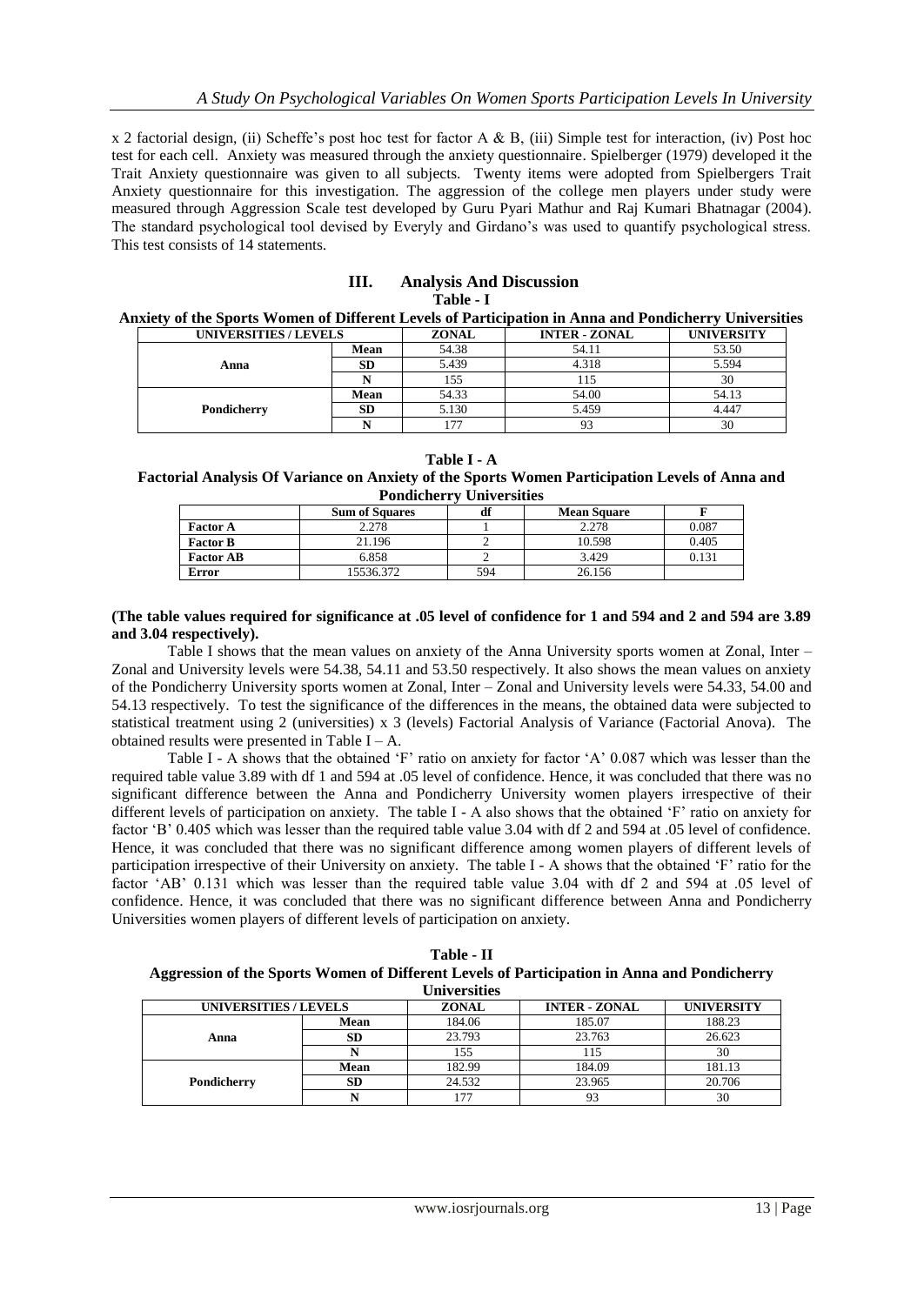| <b>Pondicherry Universities</b>                       |            |     |         |       |  |  |
|-------------------------------------------------------|------------|-----|---------|-------|--|--|
| <b>Sum of Squares</b><br><b>Mean Square</b><br>Source |            |     |         |       |  |  |
| <b>Factor A</b>                                       | 854.174    |     | 854.174 | 1.478 |  |  |
| <b>Factor B</b>                                       | 170.735    |     | 85.368  | 0.148 |  |  |
| <b>Factor AB</b>                                      | 495.620    |     | 247.810 | 0.429 |  |  |
| <b>Error</b>                                          | 343300.921 | 594 | 577.948 |       |  |  |

**Table II – A Factorial Analysis Of Variance on Aggression of the Sports Women Participation Levels of Anna and** 

#### **(The table values required for significance at .05 level of confidence for 1 and 594 and 2 and 594 are 3.89 and 3.04 respectively).**

Table II shows that the mean values on aggression of the Anna University sports women at Zonal, Inter – Zonal and University levels were 184.06, 185.07 and 188.23 respectively. It also shows the mean values on aggression of the Pondicherry University sports women at Zonal, Inter – Zonal and University levels were 182.99, 184.09 and 181.13 respectively. Table II - A shows that the obtained 'F' ratio on aggression for factor 'A' 1.478 which was lesser than the required table value 3.89 with df 1 and 594 at .05 level of confidence. Hence, it was concluded that there was no significant difference between the Anna and Pondicherry universities women players irrespective of their different levels of participation on aggression. The table II - A also shows that the obtained 'F' ratio on aggression for factor 'B' 0.148 which was lesser than the required table value 3.04 with df 2 and 594 at .05 level of confidence. Hence, it was concluded that there was no significant difference among women players of different levels of participation irrespective of their University on aggression. The table II - A shows that the obtained 'F' ratio for the factor 'AB' 0.429 which was lesser than the required table value 3.04 with df 2 and 594 at .05 level of confidence. Hence, it was concluded that there was no significant difference between Anna and Pondicherry Universities women players of different levels of participation on aggression.

| l'able |  |
|--------|--|
|--------|--|

| Stress of the Sports Women of Different Levels of Participation in Anna and Pondicherry Universities |           |       |                      |                   |  |  |
|------------------------------------------------------------------------------------------------------|-----------|-------|----------------------|-------------------|--|--|
| UNIVERSITIES / LEVELS                                                                                |           | ZONAL | <b>INTER - ZONAL</b> | <b>UNIVERSITY</b> |  |  |
|                                                                                                      | Mean      | 23.53 | 25.65                | 23.93             |  |  |
| Anna                                                                                                 | SD        | 4.885 | 3.996                | 5.252             |  |  |
|                                                                                                      |           | 155   | 115                  | 30                |  |  |
|                                                                                                      | Mean      | 23.64 | 25.28                | 24.20             |  |  |
| Pondicherry                                                                                          | <b>SD</b> | 5.293 | 3.860                | 5.307             |  |  |
|                                                                                                      |           | 177   |                      | 30                |  |  |

**Table III - A**

**Factorial Analysis of Variance on Stress of the Sports Women Participation Levels of Anna and Pondicherry Universities**

| <b>Source</b>    | <b>Sum of Squares</b> | df  | <b>Mean Square</b> |        |
|------------------|-----------------------|-----|--------------------|--------|
| <b>Factor A</b>  | 0.00843               |     | 0.00843            | 0.0037 |
| <b>Factor B</b>  | 450.910               |     | 225.455            | 9.985* |
| <b>Factor AB</b> | 9.084                 |     | 4.542              | 0.201  |
| Error            | 13412.680             | 594 | 22.580             |        |

**\*Significant at .05 level**

**(The table values required for significance at .05 level of confidence for 1 and 594 and 2 and 594 are 3.89 and 3.04 respectively).**

**Table III - B**

|  |  |  |  | The Scheffe's Test for the Differences between Paired Means on Stress |  |  |  |  |  |
|--|--|--|--|-----------------------------------------------------------------------|--|--|--|--|--|
|--|--|--|--|-----------------------------------------------------------------------|--|--|--|--|--|

|       | <b>MEANS</b>  |                          | <b>Mean Difference</b> | <b>Confidence Interval</b> |  |
|-------|---------------|--------------------------|------------------------|----------------------------|--|
| Zonal | Inter - Zonal | University               |                        |                            |  |
| 23.59 | 25.49         | $\overline{\phantom{a}}$ | $1.90*$                | 1.891                      |  |
| 23.59 |               | 24.07                    | 0.48                   | 0.423                      |  |
|       | 25.49         | 24.07                    | .42                    | 1.382                      |  |

**\* Significant at .05 level**

Table III shows that the mean values on stress of the Anna and Pondicherry universities sports women at Zonal, Inter – Zonal and University levels were 23.53, 25.65 and 23.93 respectively. It also shows the mean values on stress of the Pondicherry University sports women at Zonal, Inter – Zonal and University levels were 23.64, 25.28 and 24.20 respectively. To test the significance of the differences in the means, the obtained data were subjected to statistical treatment using 2 (Universities) x 3 (Levels of participation) Factorial Analysis of Variance (Factorial Anova). Table III - A shows that the obtained 'F' ratio on stress for factor 'A' 0.0037 which